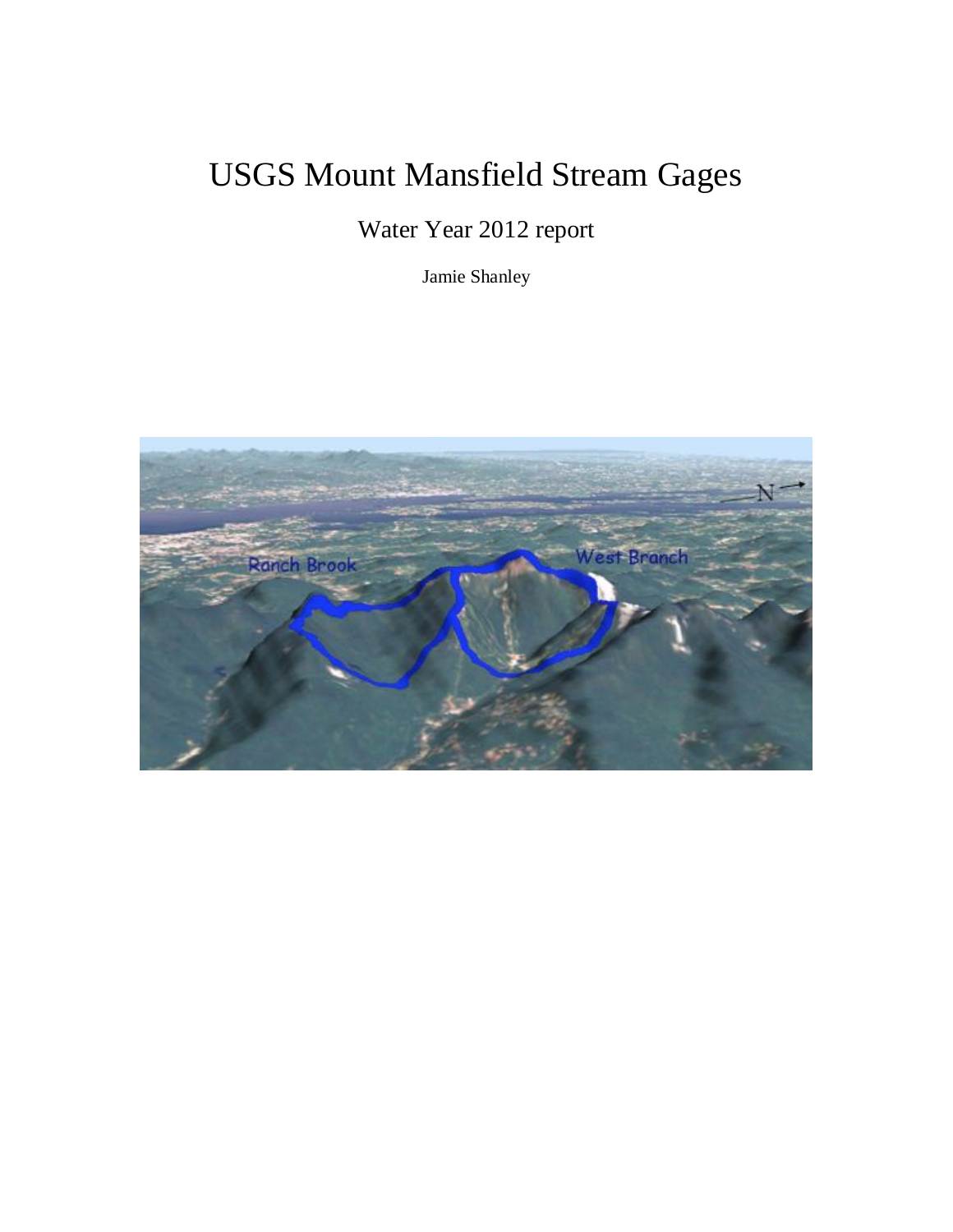## **Introduction**

This is the annual data report for the U.S. Geological Survey (USGS) stream gages at Ranch Brook and West Branch near Stowe, Vermont for Water Year (WY) 2012 (October 2011 through September 2012). The two gages were established in September 2000, and have been operated continuously by USGS since that time. The gaging was designed as a paired watershed study, with Ranch Brook  $(9.6 \text{ km}^2)$  as the forested control watershed, and West Branch  $(11.7 \text{ km}^2)$  as the developed watershed. West Branch contains nearly the entire expanse of Stowe Mountain Resort. Though the resort was well-established when the gaging began, it underwent a significant expansion during the course of the study. This report puts the WY12 streamflows in the context of the full 12 year record.

The gages, jointly funded through a cooperative agreement between the USGS and Vermont Monitoring Cooperative, provide needed information on mountain hydrology in Vermont, and how mountain landscapes respond to development and extreme events. To our knowledge these are the only gaged watersheds in existence at a ski resort. The gages have served as a locus for projects on snow hydrology and water quality by University of Vermont, Sterling College, Vermont ANR, and others. In particular, Beverley Wemple and students at University of Vermont have used the gaging as a base for student projects and hands-on learning, and to attract additional funding for value-added research.

## **Results**

Following WY2011, which will be remembered for its floods (Lake Champlain record, Tropical Storm Irene), WY2012 was comparatively quiet (Figs. 1 and 2). Runoff at Ranch Brook was second lowest of the 12 years, higher only than the drought year 2001.



Figure 1. Streamflow at West Branch and Ranch Brook gages for Water Year 2012 (October 2011 through September 2012) in linear (left) and log (right) scales. The log scale plot illustrates the higher sustained base flow levels at West Branch.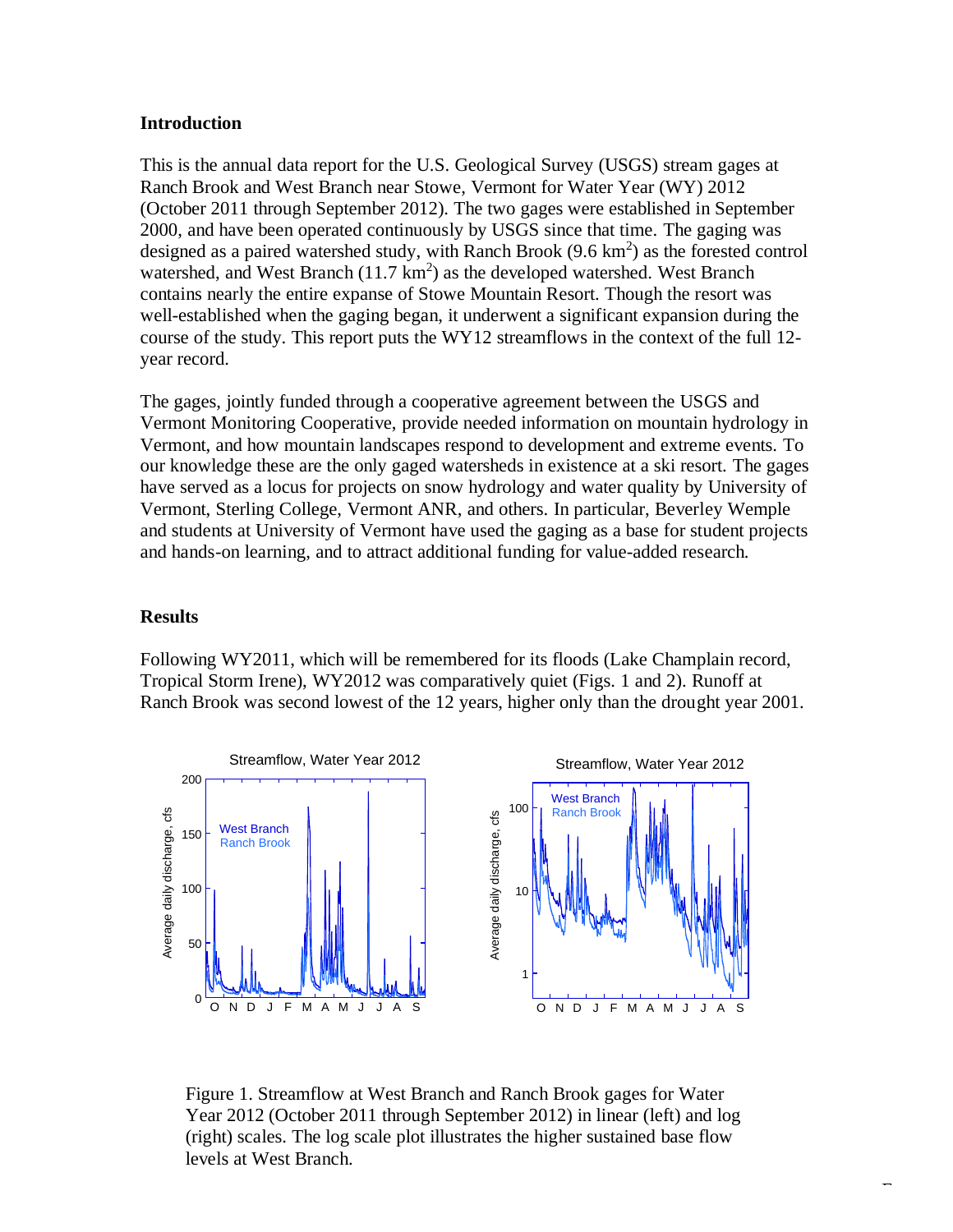

Figure 2. Comparison of cumulative runoff at West Branch and Ranch Brook for WY2011 (wet) and WY2012 (dry).

The winter of 2012 had a low snowpack and early melt. The main melt sequence began in early to mid-March (Figs. 1 and 2), about one month earlier than average. Fall 2011 and summer 2012 were relatively dry, punctuated by a few significant storms (Fig. 1). Despite the low snowmelt, a wet spring sustained high flows well into May (Fig. 1).

Throughout the 12 years we have consistently observed higher flows per unit area at West Branch relative to Ranch Brook (Wemple et al., 2007) (Fig. 3). [Note: runoff per unit area (volume/time divided by area) works out to units of depth/time. In Fig. 2 the daily values (depth/day) are simply summed and accumulated. The resulting mm of runoff can then be directly compared to mm of precipitation (unfortunately not available for this site) to see what portion of the precipitation runs off.] WY2012 had the highest difference between the two streams for any of the 12 years on a percentage basis (43%) and the second highest absolute difference in mm runoff (389 mm). Only WY11 had a greater runoff difference (482 mm). The reason for the consistently higher runoff at West Branch remains unclear, but in many years it is linked to a relatively greater snowpack at West Branch. The second consecutive year of a high differential in WY2012 may reflect a carry-over effect from a filling of water storage capacity during the extreme wet year of WY2011. Hydrologic effects of the resort development may also be a factor, though the build out was largely complete well before these larger-than-average runoff differences in the past two years.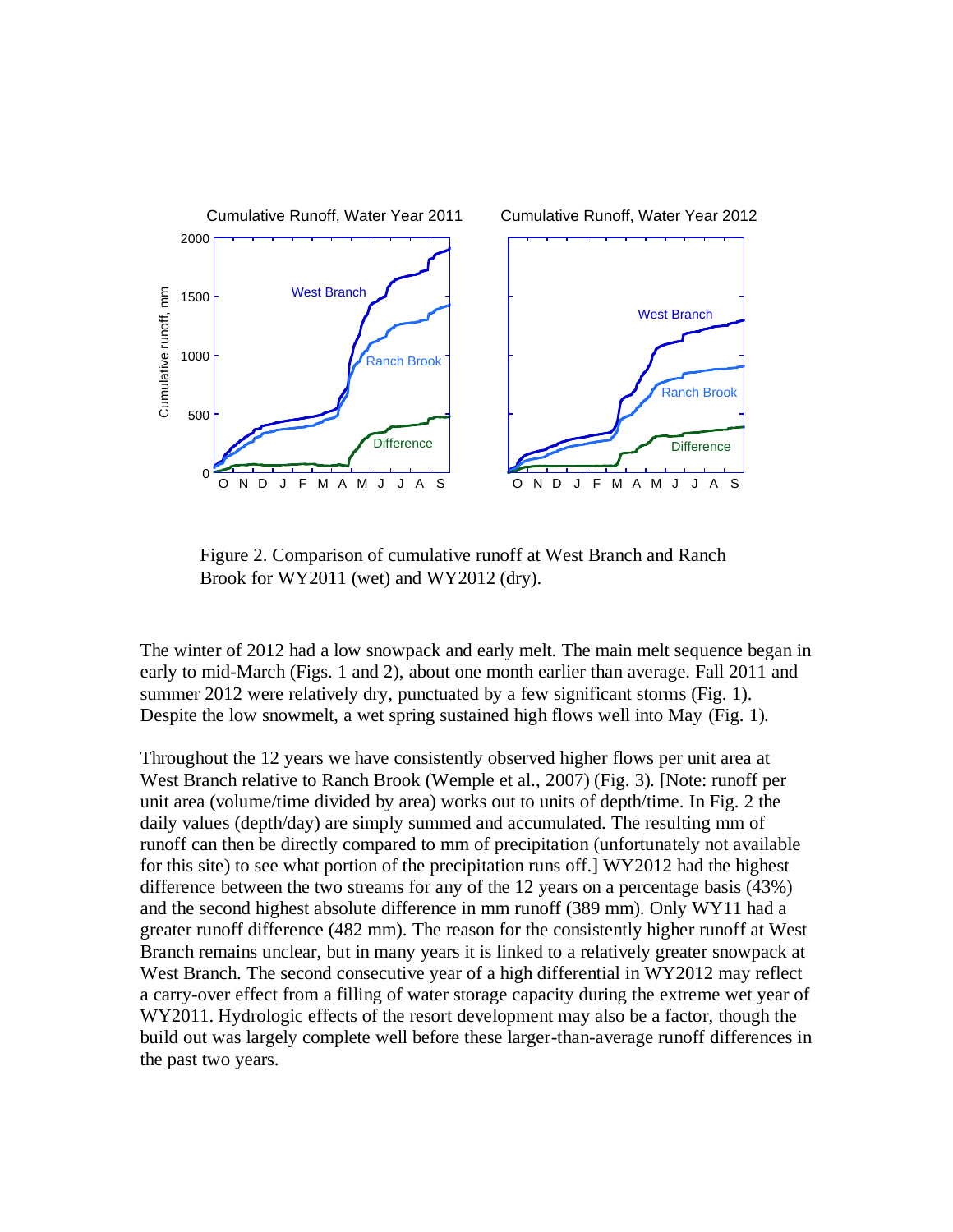

Figure 3. Annual runoff in mm at West Branch (WB) and Ranch Brook (RB) for the duration of study though the present report year. Percentage of greater runoff at WB relative to RB is given over each pair of bars.

The VMC/USGS gages have attracted several student thesis projects during the 12 years. The most recent and ongoing project is led by Alejandro del Peral, a student of Beverley Wemple at U. Vermont. Alejandro is applying the distributed soil-hydrology-vegetation model (DHSVM) (Wigmosta et al., 1994), which tries to capture the important soil and land surface features that drive the hyrologic processes generating streamflow. Alejandro has a working version of DHSVM calibrated to the two stream watersheds, and is now testing how modeled streamflow will respond to perturbations. He modeled flow in West Branch with full forest cover and showed that historical flows (pre-resort) would have been lower than today because evapotranspiration from the full forest would have been higher (Fig. 4). One interesting application Alejandro is testing now is to remove the ski resort from West Branch and adding it to Ranch Brook, to see if the flow discrepancy reverses.

West Branch data are accessible at [http://waterdata.usgs.gov/vt/nwis/uv?site\\_no=04288225.](http://waterdata.usgs.gov/vt/nwis/uv?site_no=04288225) Ranch Brook data are accessible at [http://waterdata.usgs.gov/vt/nwis/uv?site\\_no=04288230.](http://waterdata.usgs.gov/vt/nwis/uv?site_no=04288230)